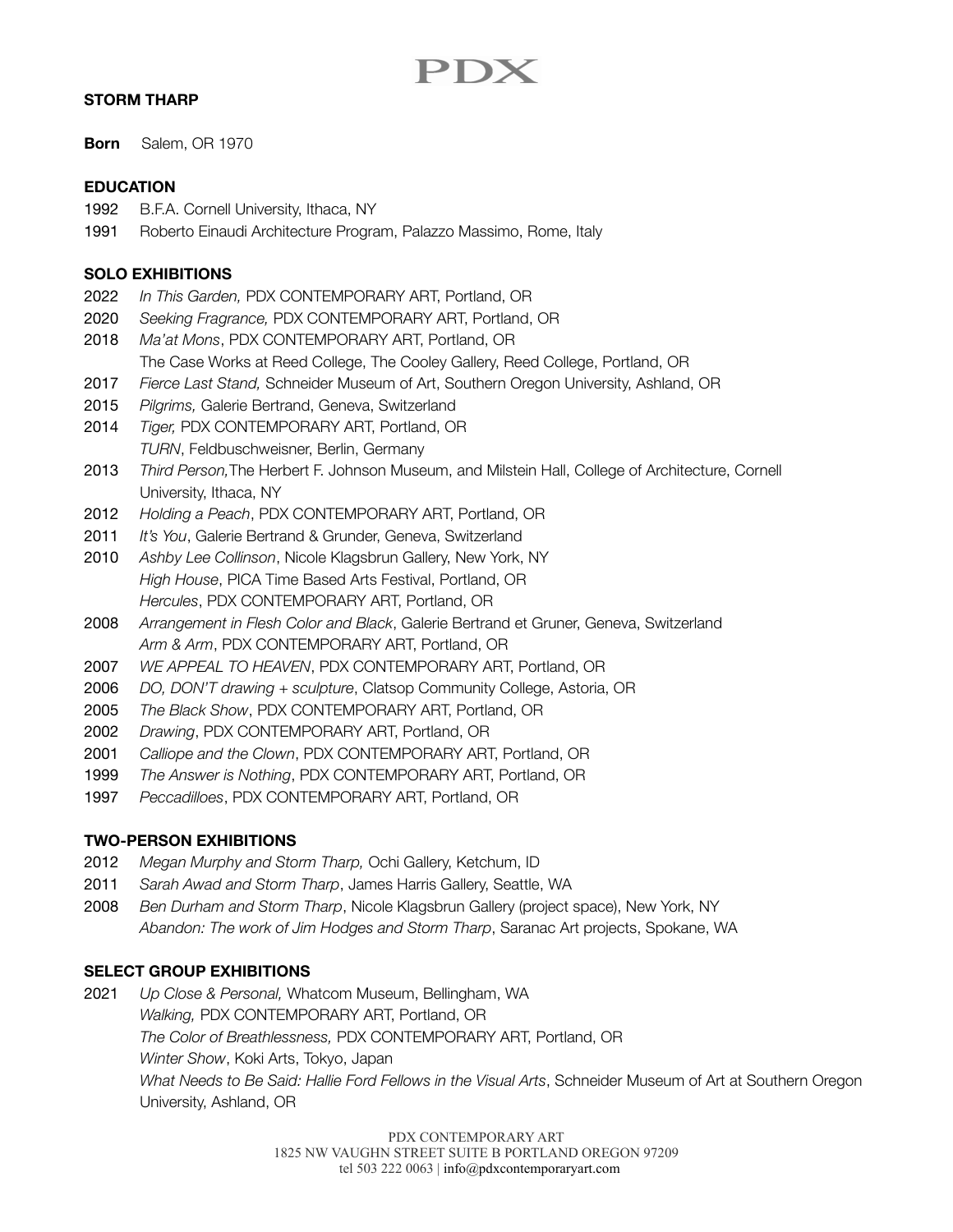2020 *What Needs to Be Said: Hallie Ford Fellows in the Visual Arts*, Disjecta Contemporary Art Center, Portland, OR 2019 *Still Life: An Ongoing Story*, Galerie Sébastien Bertrand, Geneva, Switzerland *Marked: A Collection of Works on Paper,* Gallery at Atlas, Newburgh, NY *IT'S SUMMER!*, PDX CONTEMPORARY ART, Portland, OR *Downward Flower*, FOURTEEN30 CONTEMPORARY, Portland, OR *What Needs to Be Said: Hallie Ford Fellows in the Visual Arts*, Hallie Ford Museum of Art, Willamette University, Salem, OR *What Needs to Be Said: Hallie Ford Fellows in the Visual Arts*, Umpqua Valley Arts Center, Roseburg, OR *What Needs to Be Said: Hallie Ford Fellows in the Visual Arts*, Whipple Fine Arts Gallery, Umpqua Community College, Roseburg, OR *Crow's Shadow Institute of the Arts at 25*, Boise Art Museum, Boise, ID 2018 *Encounters*, PDX CONTEMPORARY ART, Portland, OR *Along the Edge,* PDX CONTEMPORARY ART, Portland, OR *End of Summer,* PDX CONTEMPORARY ART, Portland, OR 2017 *Doomtown*, Portland Institute for Contemporary Art, Portland, OR *TOMORROW TOMORROW*, curated by Stephanie Snyder and Wallace Whitney, CANADA, New York City, NY *American Genre: Contemporary Painting*, curated by Michelle Grabner, ICA at MECA, Portland, ME *Converge 45*, curated by Mack McFarland, PNCA, Portland, OR *Dorian*, curated by Stephanie Snyder & Jay Dickson, The Cooley Gallery, Reed College, Portland, OR *Dislocation*, PDX CONTEMPORARY ART, Portland, OR *Functionally United*, curated by Cris Moss, White Box, University of Oregon, Portland, OR *Truth*, curated by Scott Malbaurn, Oregon Center for the Arts at Southern Oregon University. Ashland, OR 2016 *Love is a Pink Cake,* PDX CONTEMPORARY ART, Portland, OR *PORTLAND BIENNIAL2016*, curated by Michelle Grabner, Disjecta Contemporary Art Center, Portland, OR *PORTLAND BIENNIAL2016*, DISJECTA, The Schneider Museum of Art, Ashland, OR *I want to do to you what spring does with the cherry trees*, PDX CONTEMPORARY ART, Portland, OR *Summer Show,* Galerie Bertrand, Geneva, Switzerland *A Stand of Pine in a Tilled Field: 21 Years at PDX,* PDX CONTEMPORARY ART, Portland, OR 2015 *Color,* PDX CONTEMPORARY ART, Portland, OR *Works on Paper,* Galerie Bertrand, Geneva, Switzerland 2014 *About Desire*, curated by Meagan Atiyeh, White Box, University of Oregon, Portland, OR *I Never Complained About the Past: New Work / New Year*, PDX CONTEMPORARY ART, Portland, OR 2012 *The Power of Paper*, Saatchi Gallery, London, England *Spill*, Drake Hotel, Toronto, Canada *Cabinet de Curiosite*, Galerie Bertrand, Geneva, Switzerland 2011 *oomph*, PDX CONTEMPORARY ART, Portland, OR *I am who I am. The Portrait Reconsidered*, Steven Zevitas Gallery, Boston, MA 2010 *Whitney Biennial 2010*, curated by Francesco Bonami and Gary Carrion-Murayari, The Whitney Museum of American Art, New York, NY *Human Being*, TBA Festival, Portland Institute for Contemporary Art, Portland, OR *ADAA Drawing Exhibit*, Nicole Klagsbrun Gallery, New York, NY 2009 *20 Years*, Nicole Klagsbrun Gallery, New York, NY *Volta 5*, Galerie Bertrand & Gruner, Basel, Switzerland *Suddenly: Where We Live Now*, Pomona College Museum of Art, Claremont, CA *Catch All*, "PDX Across the Hall", PDX CONTEMPORARY ART, Portland, OR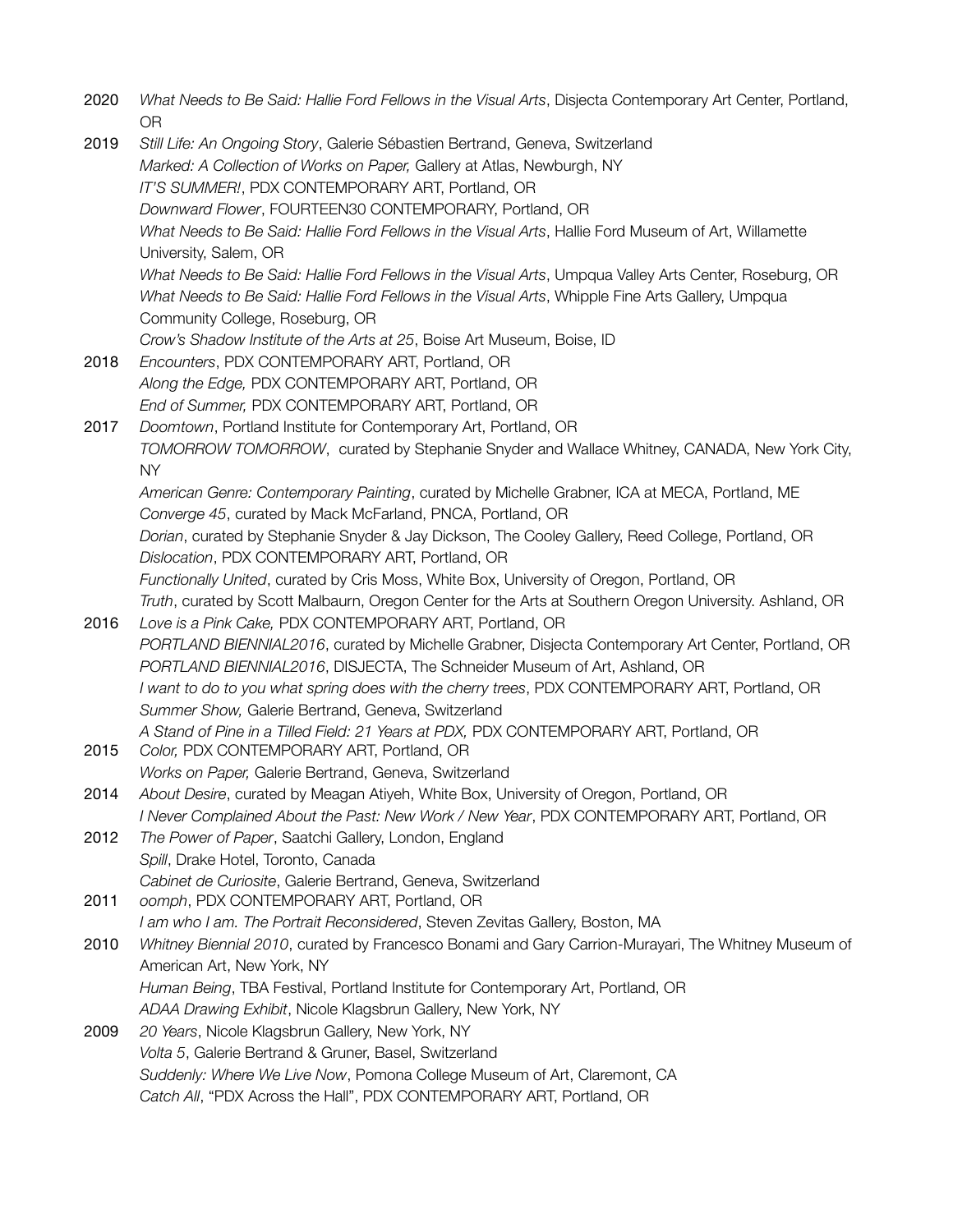- 2008 *Volta 4*, Galerie Bertrand et Gruner, Basel, Switzerland *Works on Paper*, Galerie Bertrand et Gruner, Geneva, Switzerland
- 2007 *CENTENNIAL*, Crawl Space, Seattle, WA
	- *Portland? Fuck Portland!*, curated by Patrick Rock, RocksBox, Portland, OR
- 2006 *2006 Oregon Biennial*, curated by Jennifer Gately, Portland Art Museum, Portland OR *The Portrait Show*, curated by Levi Hanes, The Hall Gallery, Portland, OR
- 2005 *2005 Artist Residency Exhibition*, Oregon College of Art and Craft, Portland, OR *War Drawings*, curated by Pat Barrett, Mount Hood Community College, Portland, OR *Oregon Annual*, Artcentric, Corvallis Arts Center, Corvallis, OR
- 2003 *Crafty*, curated by Jon Raymond, for Core Sample, Portland, OR *Draw*, curated by Malia Jensen, for Core Sample, Portland, OR
- 2001 *Northwest Annual Exhibition*, curated by Sue Spaid, Bellevue Art Museum, Bellevue, WA
- 1999 *Oregon Biennial*, curated by Kathryn Kanjo, Portland Art Museum, Portland, OR
- 1997 *Oregon Biennial*, curated by Kathryn Kanjo, Portland Art Museum, Portland, OR *The Uncommon Book; I Thought Hope Was Home*, Sun Valley Center for the Arts and *Humanities*, Sun Valley, ID
- 1996 *The Tool Show*, curated by Paul Arensmeyer, Portland Institute for Contemporary Art, Portland, OR

## **AWARDS**

- 2018 Career Opportunity Grant, Oregon Arts Commission, Salem, OR
- 2016 Career Opportunity Grant, Oregon Arts Commission, Salem, OR
- 2015 Visiting Artist, Anderson Ranch, Snowmass, CO Golden Spot Invitation for Visual Artists, Caldera, Sisters, OR
- 2014 Hallie Ford Fellowship, The Ford Family Foundation
- 2008 Semi-Finalist, 1st Annual Contemporary Northwest Art Award, Portland Art Museum, curated by Jennifer Gately (Portland Art Museum) and James Rondeau (Art Institute of Chicago)
- 2006 Individual Fellowship, Oregon Arts Commission, Salem, OR
- 1999 Oregon Biennial, Museum Award, Portland Art Museum, Portland, OR, curated by Kathryn Kanjo
- 1997 Oregon Biennial, Juror's Award, Portland Art Museum, Portland, OR, curated by Kathryn Kanjo Wieden and Kennedy Creative Grant, Portland, OR

## **SPECIAL PROJECTS**

- 2022 Platform, Artists: May 2022, in partnership with David Zwirner Gallery, www.platformart.com
- 2019 Co-Curator: Portraiture from the Collection of Northwest Art , Grace Kook Anderson, The Arlene and Harold Schnitzer Collection of Northwest Art, Portland Art Museum, Portland, OR Essay: "The Slope of a Soft Shoulder," Portraiture from the Collection of Northwest Art Grace Kook-Anderson, The Arlene and Harold Schnitzer Collection of Northwest Art, Portland Art Museum, Portland, OR
- 2018 Mentor: MFA Program, Pacific Northwest College of Art, Portland, Oregon
- 2017 Mentor: MFA Program, Pacific Northwest College of Art, Portland, Oregon Closing Discussion: CONVERGE 45 You in Mind, Kristy Edmunds, Ann Hamilton, Lita Albuquerque, Chris Doyle and Storm Tharp, Portland Art Museum, Portland, Oregon Symposium Lecture: PROMISCUOUS: A Play of Eyes and Hands, Reed College, Portland, Oregon
- 2016 Disjecta Dialogues: Jon Raymond & Storm Tharp in Conversation, Portland, OR
- 2015 Lecture: *Work*, Creative Mornings, Portland, OR Juror: The Neddy Award, Cornish School of the Arts, Seattle, WA Symposium Lecture: *Late Bloomer,* Reed College, Portland, OR
- 2013 Advocate Print Maker: Graphic Arts Council, Portland Art Museum, Portland, OR Lecture: Herbert F. Johnson Museum of Art, Cornell University, Ithaca, NY
- 2011 Recipient/Invitational: *Connective Conversations/Inside Oregon 2011 and 2012*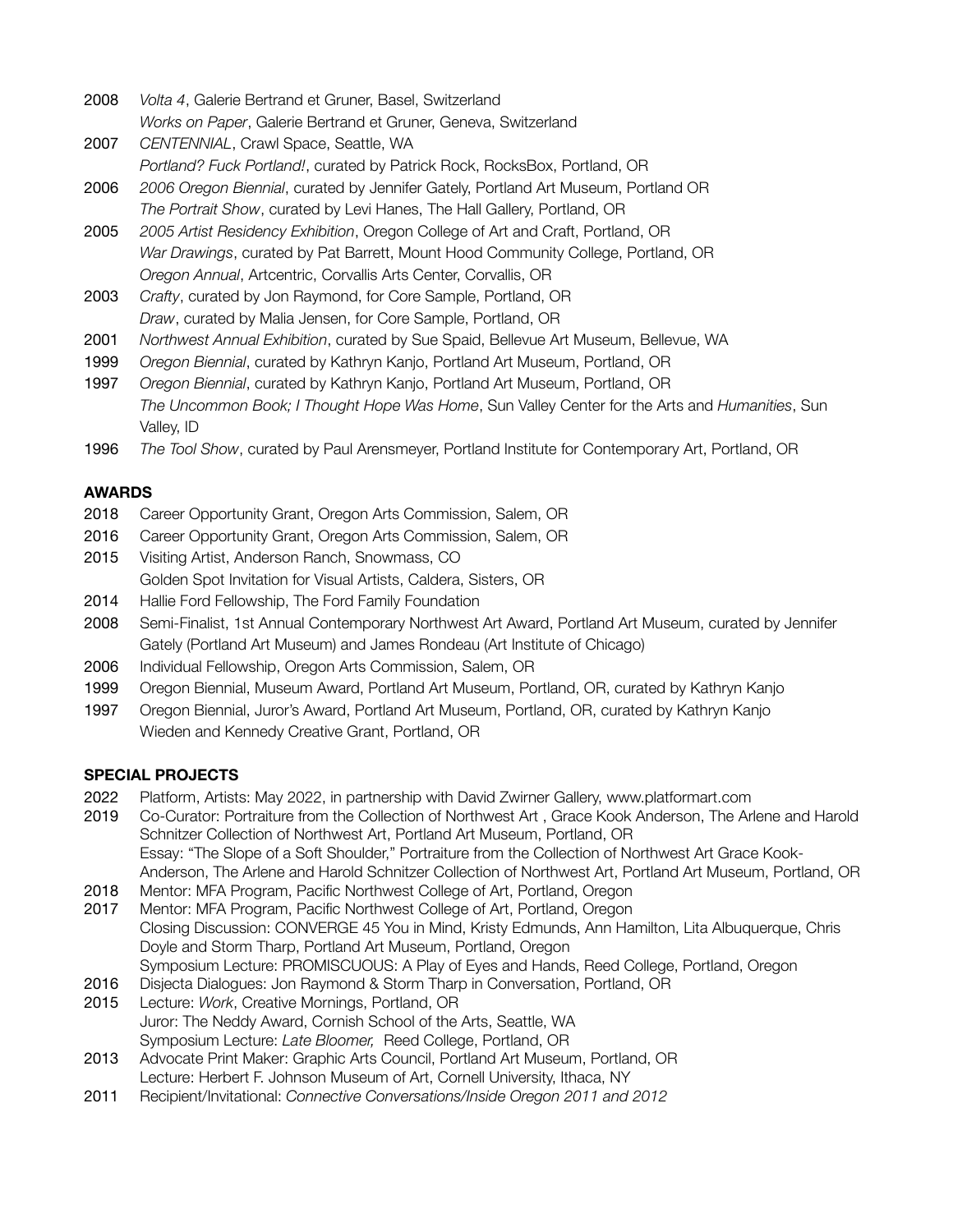Curator: *Reader on a Black Background*, The Lumber Room, Portland, OR Essay: "Reader on a Black Background," The Lumber Room, Portland, OR Essay: "Equivalents," The Lumber Room, Portland, OR Lecture: Evergreen State College, Olympia, WA Mentor: MFA in applied Art & Design, PNCA and OCAC, Portland, Oregon

- 2010 Discussion: TBA Noontime Chat / Storm Tharp, Jessica Jackson Hutchins and Kristan Kennedy It's Too Personal, Portland Institute for Contemporary Art, Portland, Oregon.
- 2009 Reading: *From My Sketchbook*, as an extension of, Suddenly: Where We Live Now, The Mandrake Bar, Culver City, California.
- 2008 PSMNLS, Lecture: "Lonely People, Sensuous Pictures", Portland State University, Portland, OR LOVELY PETALUMA FILM SERIES, Presenting: "Elizabeth Taylor, 7 Performances," Small A Projects, Portland, OR
- 2002 Essay: "I Have Nothing To Say And I'm Saying It Gerhard Richter at SF MoMA" The Organ Review of Arts, Jan-Feb, 2002
- 2001 Costume design for "Bambi", Oregon Ballet Theatre, Collaboration: James Canfield, choreography, Thomas Lauderdale, composer, Malia Jensen, sets

# History of Photography, adjunct instructor, Pacific Northwest College of Art, Portland, OR

## **RESIDENCIES**

- 2017 WATERSHED Fine Art Publishing & Research, Fall semester 2017, Pacific Northwest College of Art, Portland, OR
- 2016 Oregon Center for the Arts at Southern Oregon University, Ashland, OR
- 2015 Anderson Ranch Arts Center, Snowmass, CO
- 2011 Crow's Shadow Institute for the Arts, Pendleton, OR The Lumber Room, Portland, OR
- 2010 Portland Institute for Contemporary Art, Portland, OR
- 2005 Oregon College of Art and Craft, Portland, OR
- 2002 Vermont Studio Center, Johnson, VT

## **PUBLIC COLLECTIONS**

Albright-Knox Art Gallery, Buffalo, NY

City of Portland Portable Works, Portland, OR

Cleveland Museum of Art, Cleveland, OH

Hallie Ford Museum of Art, Willamette University, Salem, OR

Herbert F. Johnson Museum of Art, Cornell University, Ithaca, NY

The Miller Meigs Collection, Portland, OR

Museum of Contemporary Craft, Portland, OR

Museum of Contemporary Art, San Diego, CA

Portland Art Museum, Portland, OR

Portland Institute of Contemporary Art (PICA), Portland, OR

Reed College, Portland, OR

Saatchi Gallery, London, England

Whitney Museum of American Art, New York, NY

## **SELECTED BIBLIOGRAPHY**

2022 Vondersmith, Jason. "June Arts: 'Turning Inward, Judy Chicago' opens at OJMCHE." Portland Tribune. May 30, 2022.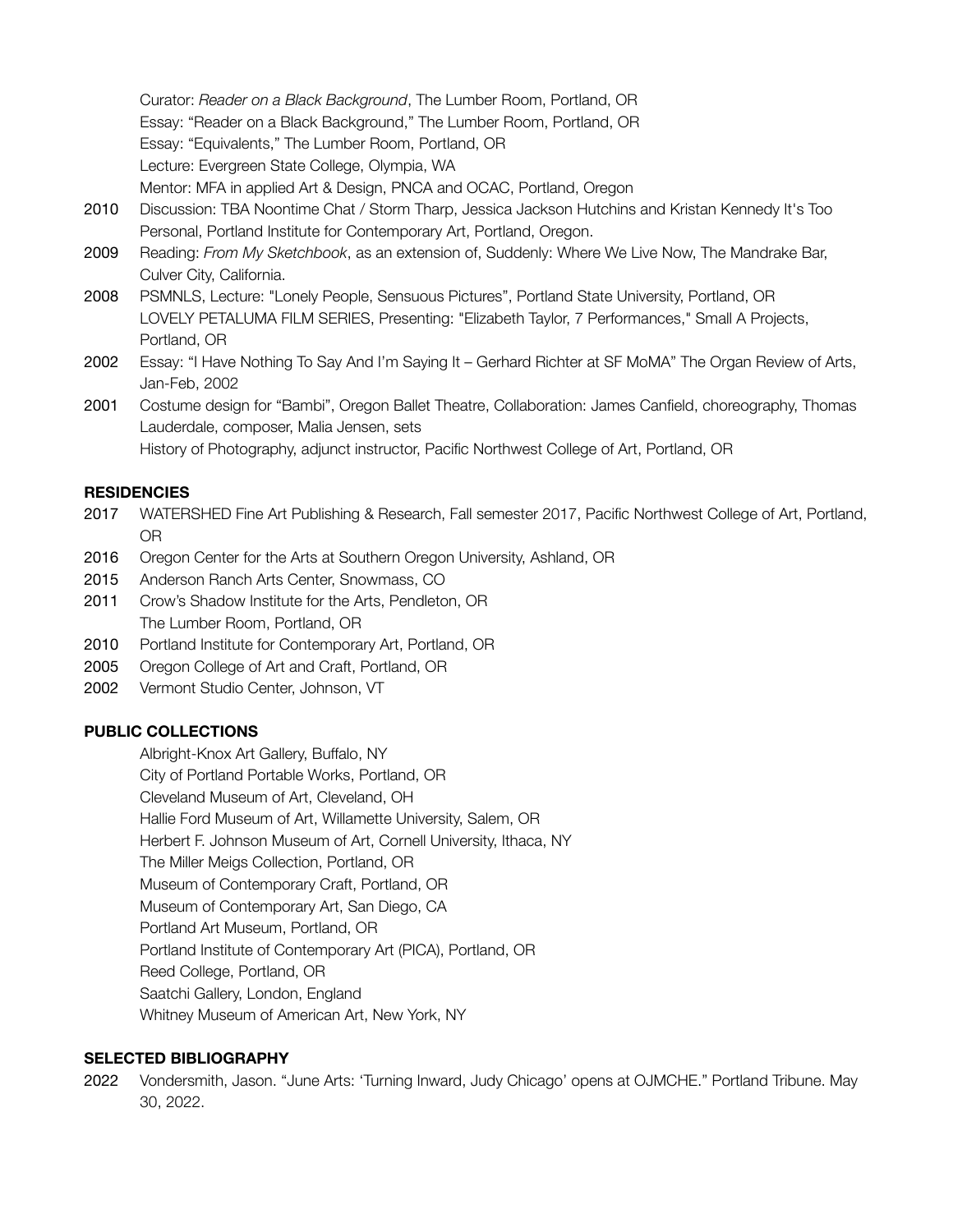- 2021 Zinn, Sebastian. "Making lives small." Oregon Artswatch, August 25, 2021. Troper, Morgan. "Events Calendar April 27th - May 2nd." PSU Vangard, April 27, 2021.
- 2020 Gilsdorf, Bean. "Storm Tharp's Cinematic View of Everyday Life," Frieze. September 24, 2020. "2015 - 2019 CONNECTIVE CONVERSATIONS: Curator/Critic Tours and Lectures," University of Oregon. 2020.
- 2019 Bates, David. "Show by Hallie Ford Fellows explores 'What Needs to Be Said,'" *Oregon Arts Watch*. October 30, 2019.

Idaho Press Staff. "New exhibition coming to Boise Art Museum in March." February 24, 2019.

- 2017 Goldstein , Caroline. "12 Things to See in New York This Week," ArtNet. June 12, 2017.
- 2016 Cohen, Alina. "10 Picks from Portland" *Interview Magazine Online*, July 22, 2016
- 2014 Motley, John. "Storm Tharp embraces his identity as a painter in 'Tiger' at PDX CONTEMPORARY ART" *The Oregonian,* October 7th, 2014.

Zevitas, Steven. *New American Paintings 115 : Pacific Coast*, (Cover image and profile) Grattan & McKennon. "In The Make," Online, Spring 2014.

Speer, Richard. "Storm Tharp - Tiger" *Willamette Week*, October 17th, 2014 Speer, Richard. "I Never Complained about the Past - New Work New/Year," *Willamette Week*, January 22nd, 2014

2012 Selden, Emilie. "It's a Peach, *BOMBBLOG*, September 27, 2012 Zevitas, Steven. "12 Must –See Painting Shows," New American Paintings 115. September 2012 Jahn, Jeff. "The Tharp Effect: Figuring Tharp, Fidler and Wall," *PORT*, September 13, 2012 Speer, Richard. "Storm Tharp," *Visual Art Source,* September 8, 2012

2011 Langner, Erin, "The Atmosphere of Painted Spaces," *New American Paintings*, September "Storm Tharp." *iDN Extra 04*: *Most Wanted*, volume 1, 2011 Speer, Richard. "Storm Tharp: Storm Tharp's prints highlight sexy group show at PDX Contemporary," *Willamette Week*, June 8th, 2011 Kunitz, Daniel. "Brush in the Water," *Modern Painters*, April 2011: p. 18 King, Sarah S. "Storm Tharp: Nicole Klagsbrun," *Art in America*, March 2011: p. 148-149 IdN, IdN Extra 04: Most Wanted Volume 1, Storm Tharp

- 2010 Bund, Wayne. "The Year in Visual Art," *Just Out*, Dec. 17, 2010: p. 34 "Visit: Storm Tharp at Nicole Klagsbrun," *OAKAZINE*, December 8, 2010 Bovee, Katherine. "Storm Tharp, Portland, OR," *ART PAPERS*, Sept/Oct. 2010, p. 59 Snyder, Stephanie. "Critics Picks: Storm Tharp," *Artforum*, August 2010 Motley, John. "Storm Tharp's eighth show at PDX CONTEMPORARY ART features latest work 'Hercules'," *The Oregonian*, July 30, 2010 Stangel, Matt. "Perfect in the Middle: Storm Tharp's Hercules," *Portland Mercury*, June 24 Douglas, Sarah. "Whitney Biennial '2010'," *Modern Painters*, May 2010 Speer, Richard. "Painter Profile: Storm Tharp," *art ltd.*, May/June 2010 Row, D.K. "Review: Portlanders shine in 2010 Whitney Biennial," *The Oregonian*, March 4 Wolff, Rachel. "Best of the Whitney Biennial," photo credit, *The Daily Beast*, February 25 Keith, Kelsey. "Art Olympics: Ranking the Whitney Biennial," *Flavorwire*, February 24. Gilsdorf, Bean. "Interview with Storm Tharp," *Daily Serving*, January 4 2008 Row, D.K. "Hotel Art Goes High-end at The Nines," Ultimate Northwest, *The Oregonian*, December 2008 Row, D.K. "Storm Tharp at PDX CONTEMPORARY ART," *The Oregonian*, November 6 Lake, Eva. Art Focus, *KBOO Community Radio*, November
	- Motley, John. "The Slippery Line Between Reality and Representation," *The Portland Mercury*, November Pierce, Ryan. "Interview with Storm Tharp," *PORT*, November 5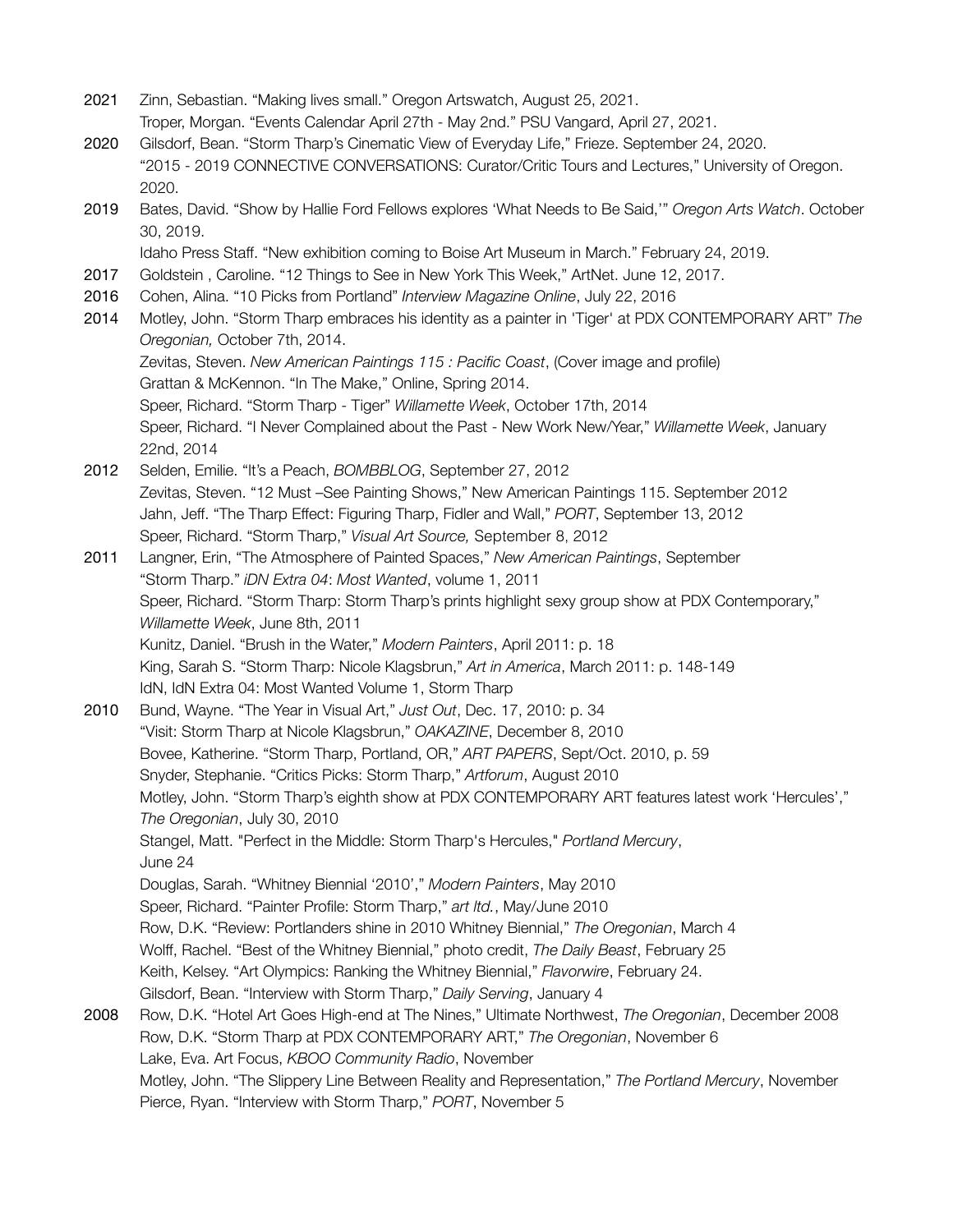Snyder, Stephanie. "Storm Tharp: Arrangement in Flesh Color and Black," *PLAZM*, Issue 29, August Art Talk AM on the Radio, *KPSU*, April "Emerging Artists," Phillips Art Expert, *Phillips de Pury*, January Jahn, Jeff. "Best of 2007," *PORT*, January

- 2007 "Storm Tharp," Oregon Art Beat, *Oregon Public Broadcasting*, October http://www.opb.org/programs/artbeat/videos/view/29-Storm-Tharpe Cover, "Storm Tharp," *Shift Magazine*, Shift Japan, June [http://www.shift.jp.org/en/archives/2007/08/storm\\_tharp.html](http://www.shift.jp.org/en/archives/2007/08/storm_tharp.html) Raymond, Jon. "Storm Tharp," *Modern Painters*, June Raymond, Jon. "Storm Tharp," *Artforum*, March Allan, Lois. "Storm Tharp at PDX CONTEMPORARY ART," *Artweek*, March Motley, John. "Storm Tharp: We Appeal to Heaven," *The Portland Mercury*, Jan 11 – Jan 17 Jahn, Jeff, "Virtuoso Vindicated," *PORT*, January 10 Norris, TJ. "Storm Tharp: We Appeal to Heaven," *Unblogged*, January 10 Row, D.K. "First Thursday: Post-holiday feasting for the eyes," *The Oregonian*, January 4 Jablonski, Jeanine. "This Is Gonna Be Good…," *Oregonlive.com*, January 2
- 2006 Sabatier, Julie. "State of the Art: Portland Art Museum spotlights three queer artists in biennial exhibition," *just out*, vol. 23, no. 19, August 4 Bowie, Chas and John Motley. "Two Views on the 2006 Oregon Biennial," *The Portland Mercury*, August 3 Raymond, Jon. "Schims: Less Gloom in Doom Town," *Modern Painters*, November Natascha Snellman. "I Heart Darkness: Interviews by Natascha Snellman 2nd Cannons Publication
- 2005 Row, D.K., "High Voltage Theatrics, *The Oregonian*, March 18 Dirks, Ryan, "James Lavadour and Storm Tharp," *The Portland Mercury*, March 17 Row, D.K., "Storm Tharp and James Lavadour," *The Oregonian*, March 4
- 2002 Row, D.K., "Reflections of an Artist," *The Oregonian*, December 8 Busse, Phil, "Storm Tharp," *The Portland Mercury*, November 28
- 2001 Boas, Pat, "Storm Tharp at PDX," *Artweek*, May "Artist Storm Tharp picks up every stitch," *Portland Tribune*, March 20
- 1999 Row, D.K., "Establishing a presence: Storm Tharp is a bright, emerging artist, up to something different," *The Oregonian*, May 21
- 1997 Row, D.K., "Behold, Desire: Review," *Willamette Week*, December 17 Roth, Robin, "The garments of sin and a Warholian spin," *Willamette Week*, December

## **CATALOG**

- 2020 "Title TBD," Storm Tharp & Stephanie Snyder, The Cooley Gallery, Reed College, Portland, Oregon Essays by Stephanie Snyder & Storm Tharp, Interview: Storm Tharp & Todd Haynes "Storm Tharp," The Ford Family Foundation, Roseburg, Oregon. Essay by Jeffry Mitchell "Storm Tharp / Third Person," Andrea Inselman / Jon Raymond / Stephanie Snyder, Herbert F. Johnson Museum of Art, Cornell University "Connective Conversations 2014-2019," School of Art and Design, Universtiy of Oregon and the Ford Family Foundation. 2019 "What Needs to Be Said: Hallie Ford Fellows in the Visual Arts," Hallie Ford Museum of Art at Willamette University, Salem, OR and The Ford Family Foundation, Roseburg, OR.
- "Tomorrow, Tomorrow," Stephanie Snyder & Wallace Whitney CANADA, New York, New York, 2017 "The Disjecta Portland Biennial, A Reader on Place and Work," Michelle Grabner, Disjecta Contemporary Art Center, Portland, OR. "American Genre: Contemporary Painting," Erin Hutton and Michelle Grabner, Institute of Contemporary Art
- at Maine College of Art, Portland, ME. 2016 "Portland 2016, The Portland Biennial," Michelle Grabner, Disjecta Contemporary Art Center, Portland, OR.